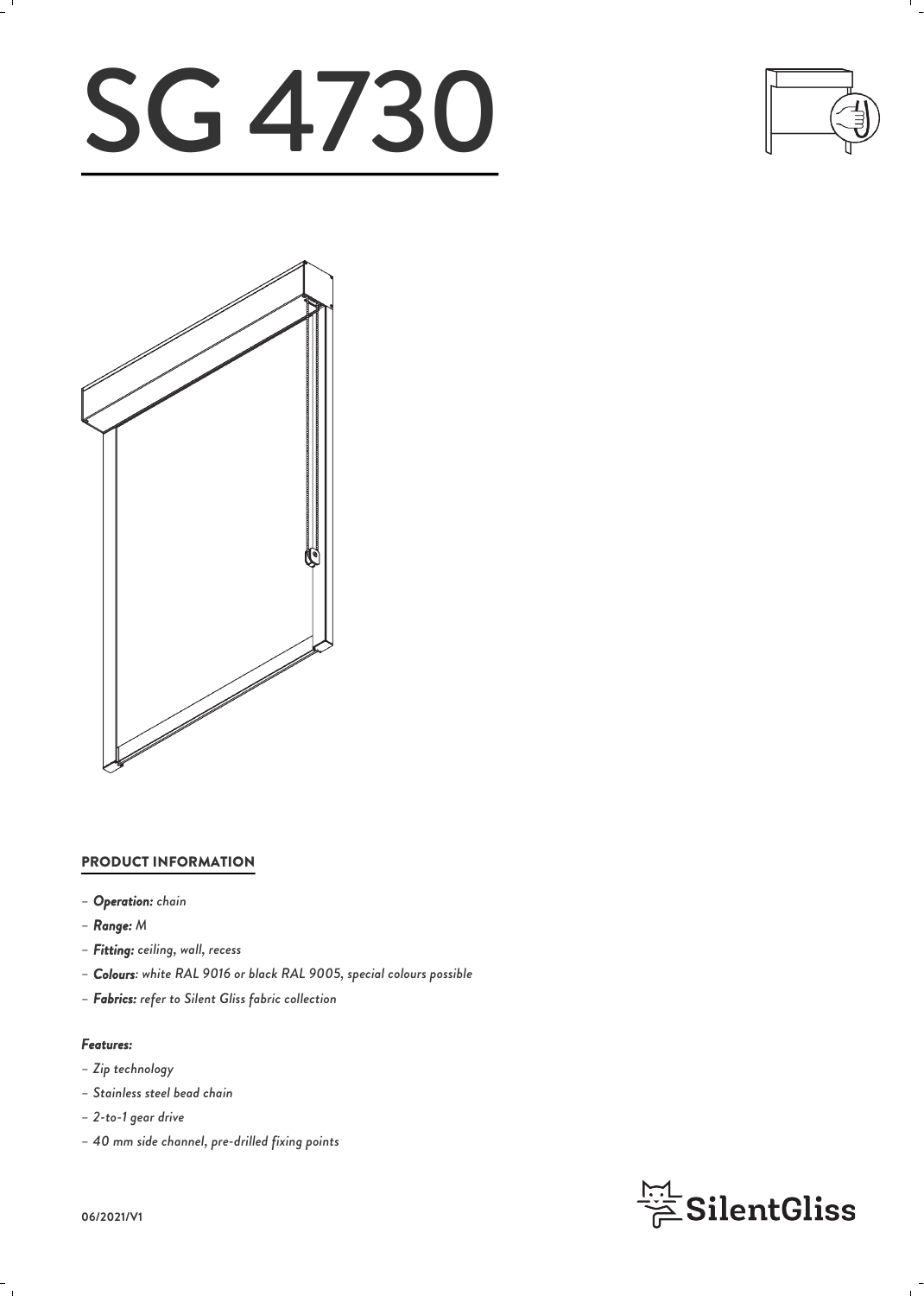# SYSTEM SPECIFICATIONS

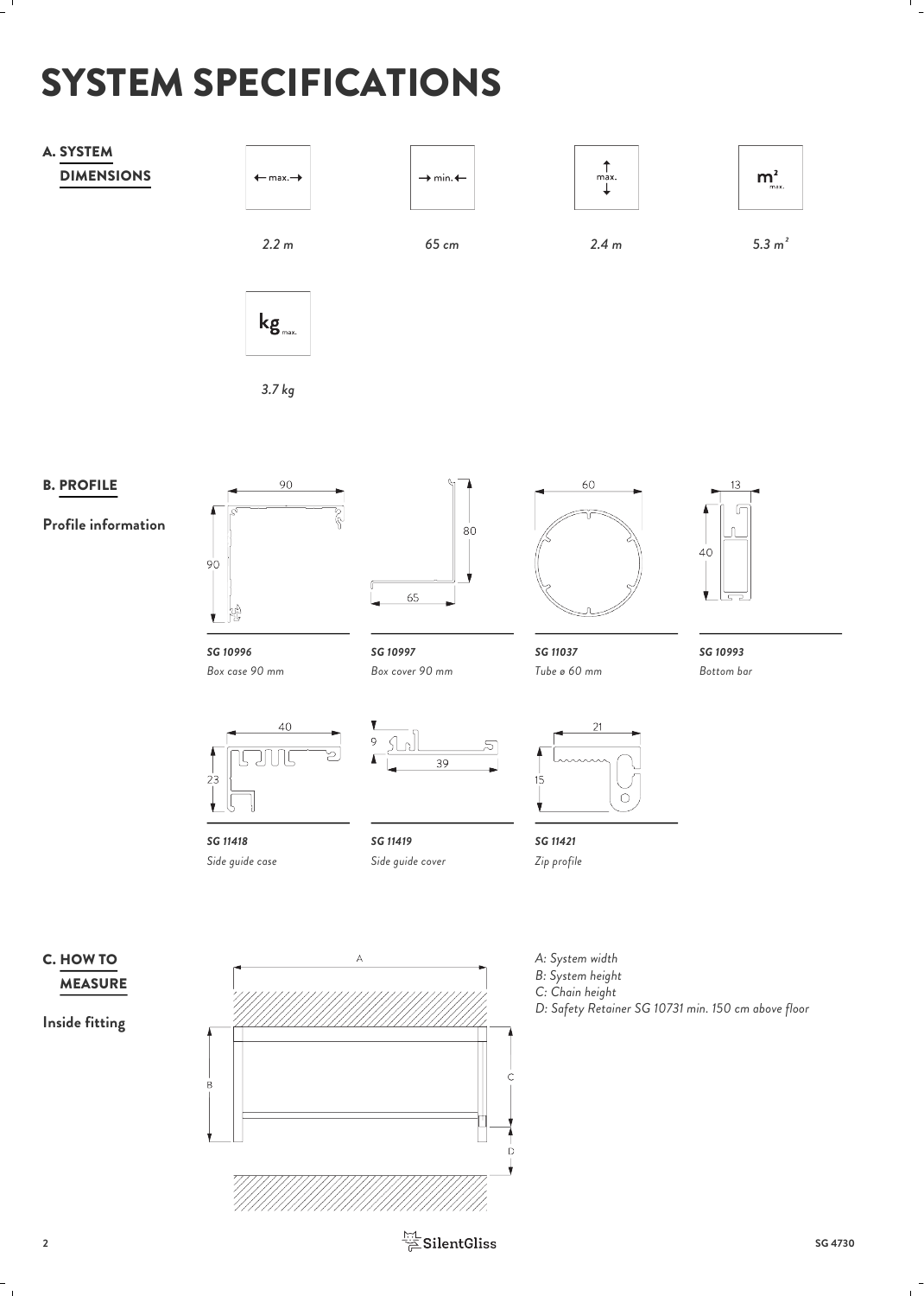

# D. SPECIFICATION EN EN

*EN Silent Gliss SG 4730 Chain Operated Dim-Out Roller Blind System. For blinds up to 2.2m wide by 2.4m drop, max 5.3 sq. m. Supplied complete and made to measure comprising aluminium headbox SG 10996-7 (90 mm), side profiles SG 11418 /* TEXT *SG 11419 and bottom hem bar SG 10993 in white or black powder coat finish as standard. Fabric edges retained by two component zip profile SG 11421. Operation by stainless steel bead chain with chain retainer SG 10731. Compliant to Child Safety Legislation EN 13120. Fabric to be chosen from the Silent Gliss fabric range, Price Group 1R / 2R / 3R.*

*SV Silent Gliss SG 4730 mörkläggningsrullgardin med kulkedja. För system max 2,2 x 2,4 m,eller totalt max 5,3 m2. Levereras komplett i kundmått bestående at toppkassett i aluminium SG 10996-7 (90 mm), sidoprofiler SG 11418 / SG 11419 samt tyngdprofil SG 10993 i vit eller svart expoxy lack. Textilens kant försedd med zip profil SG 11421. Manövrering med rostfri kulkjedja av stål samt väggfäste SG 10731. Textil från Silent Gliss textilprogram i prisgrupp 1-3.*

# *NO*

*Silent Gliss SG 4730 Mørkleggende rullegardin med kulekjede. For system inntil 2,2 x 2,4 m,eller totalt max 5,3 m2. Levereras komplett måltilpasset. Består av toppkasse i aluminium SG 10996-7 (90 mm), sideprofiler SG 11418 / SG 11419 samt tyngdeprofil SG 10993 i hvit eller svart expoxylakk. Sidene på tekstilet er festet med zip profil SG 11421. Betjening med rustritt kulekjede samt veggfeste SG 10731. Tekstiler fra Silent Gliss tekstilkolleksjon i prisgrupp 1-3.*

# FITTING

# INFORMATION **A. FITTING**

*For detailed fitting information, visit the Silent Gliss* FITTING *website.*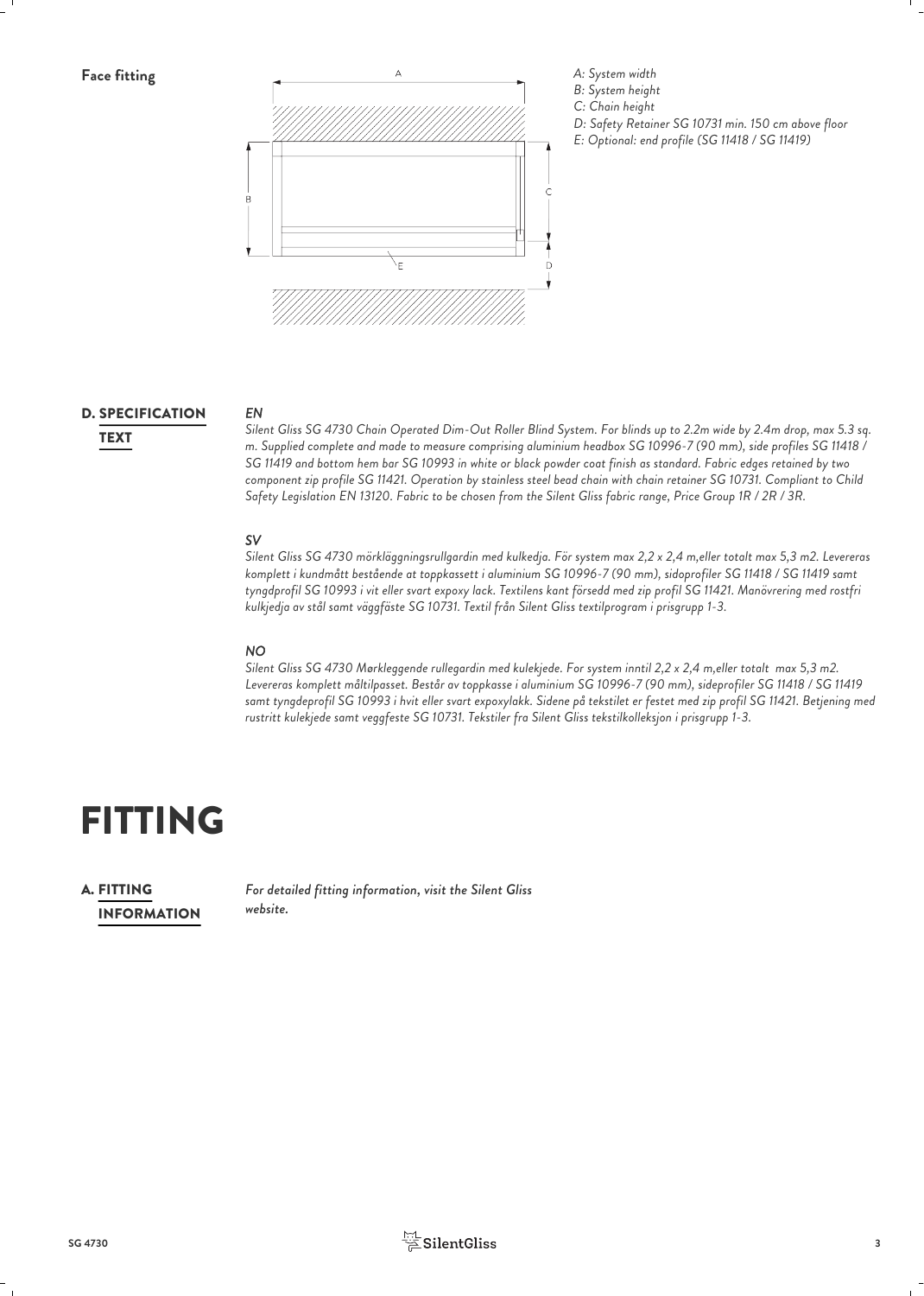

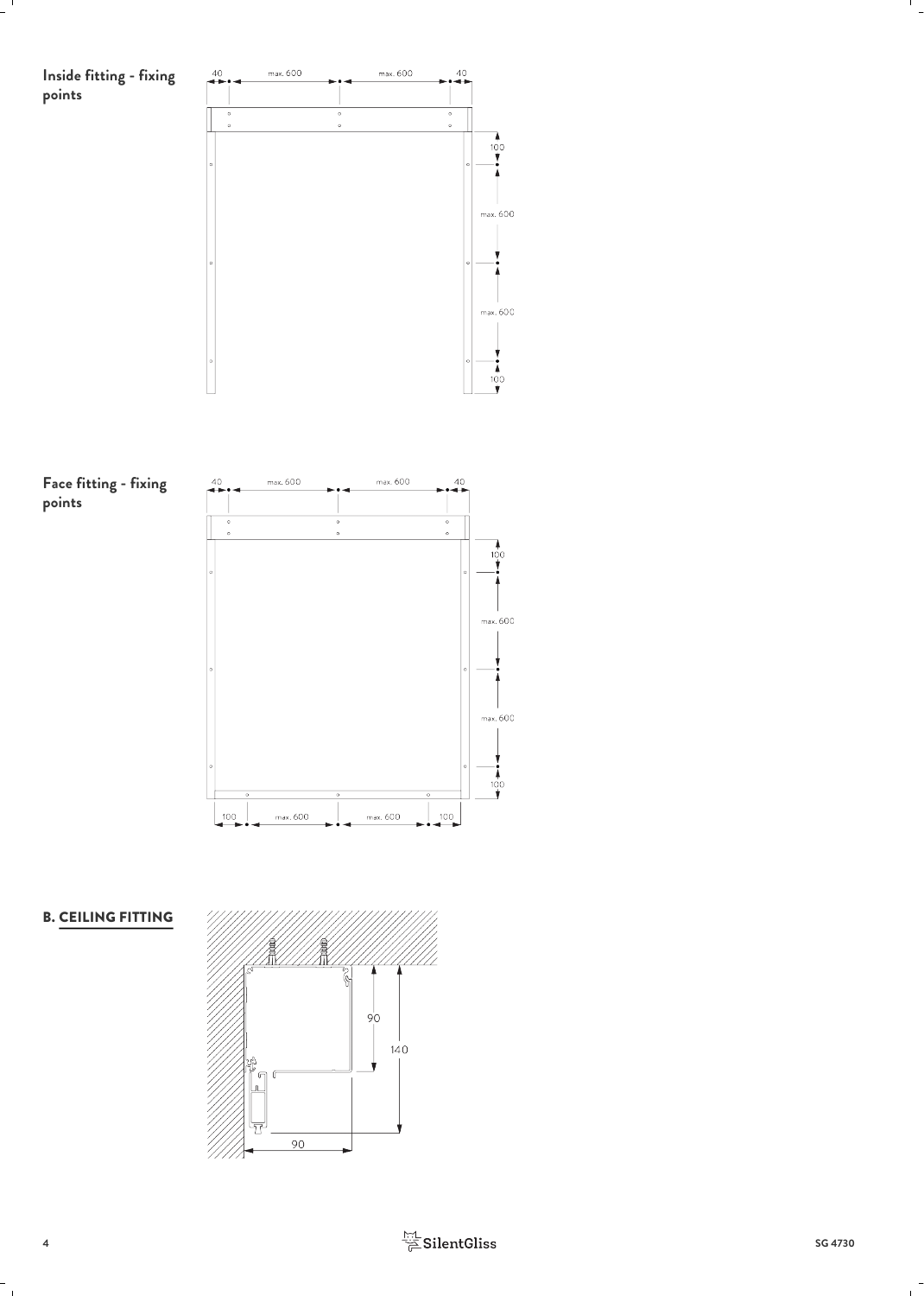C. WALL FITTING









*A: System width*

**Face fitting**



*A: System width*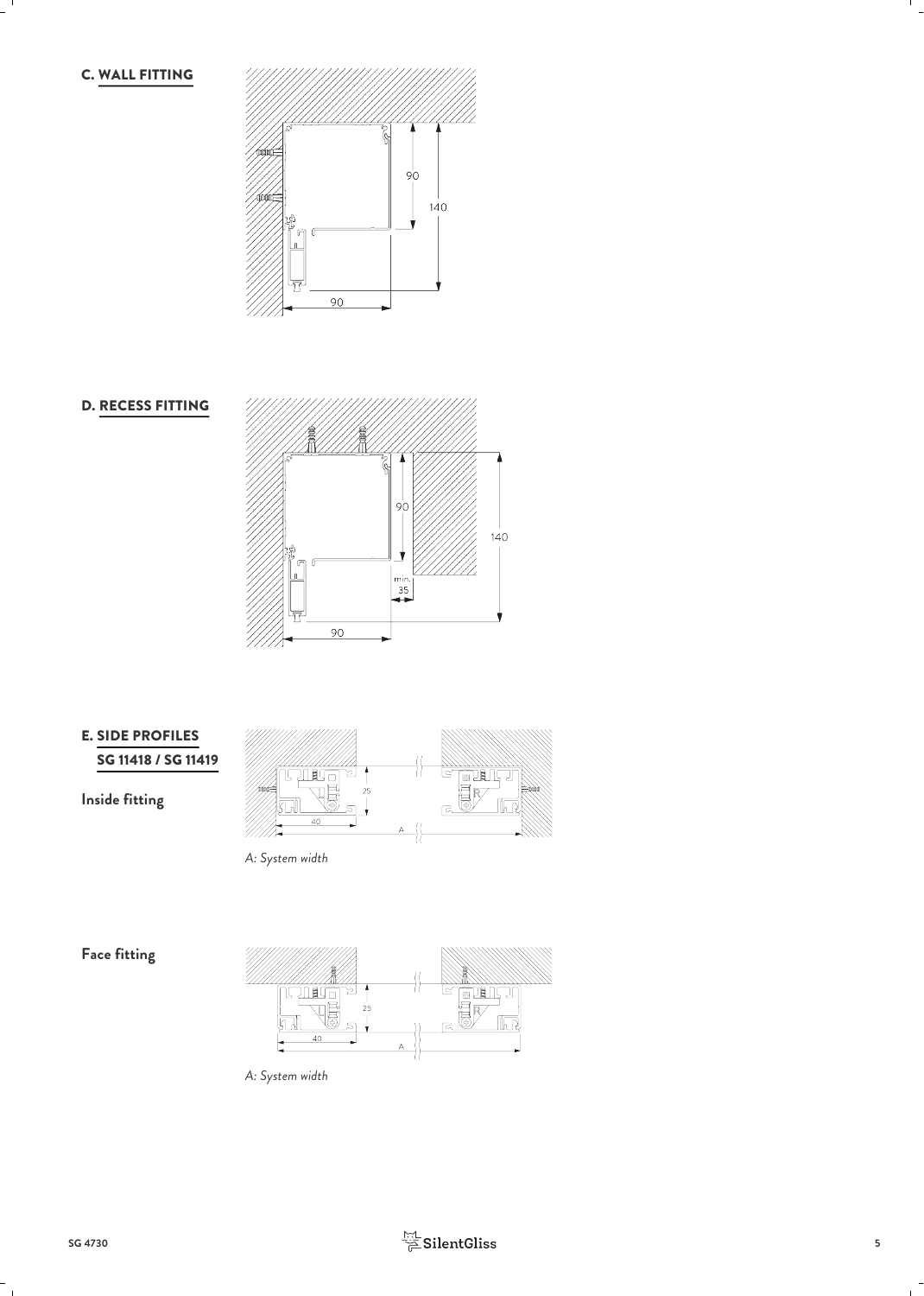# GENERAL NOTES

### *Dimensions*

- *– Measurements are in mm except where indicated.*
- *– Max. kg relates to fabric incl. accessories (bottom bars, etc.).*

### *Fitting*

- *– Installation by qualified fitter only.*
- *– Number of brackets and fitting positions / fixing points vary depending on fitting surface, system weight, fabric make-up, screw / fixing type and obstacles.*
- *– Qualified fitter must use appropriate screws / fixings for each situation.*
- *– Profile lip if applicable to be installed to room side.*
- *– Electrical installations must be carried out according to Silent Gliss wiring diagrams and conform to local regulations.*
- *– Check space for cables and plugs!*

### *Child Safety*

- *– All relevant Silent Gliss systems correspond to child safety EN 13120.*
- *– All parties involved must comply with EN 13120.*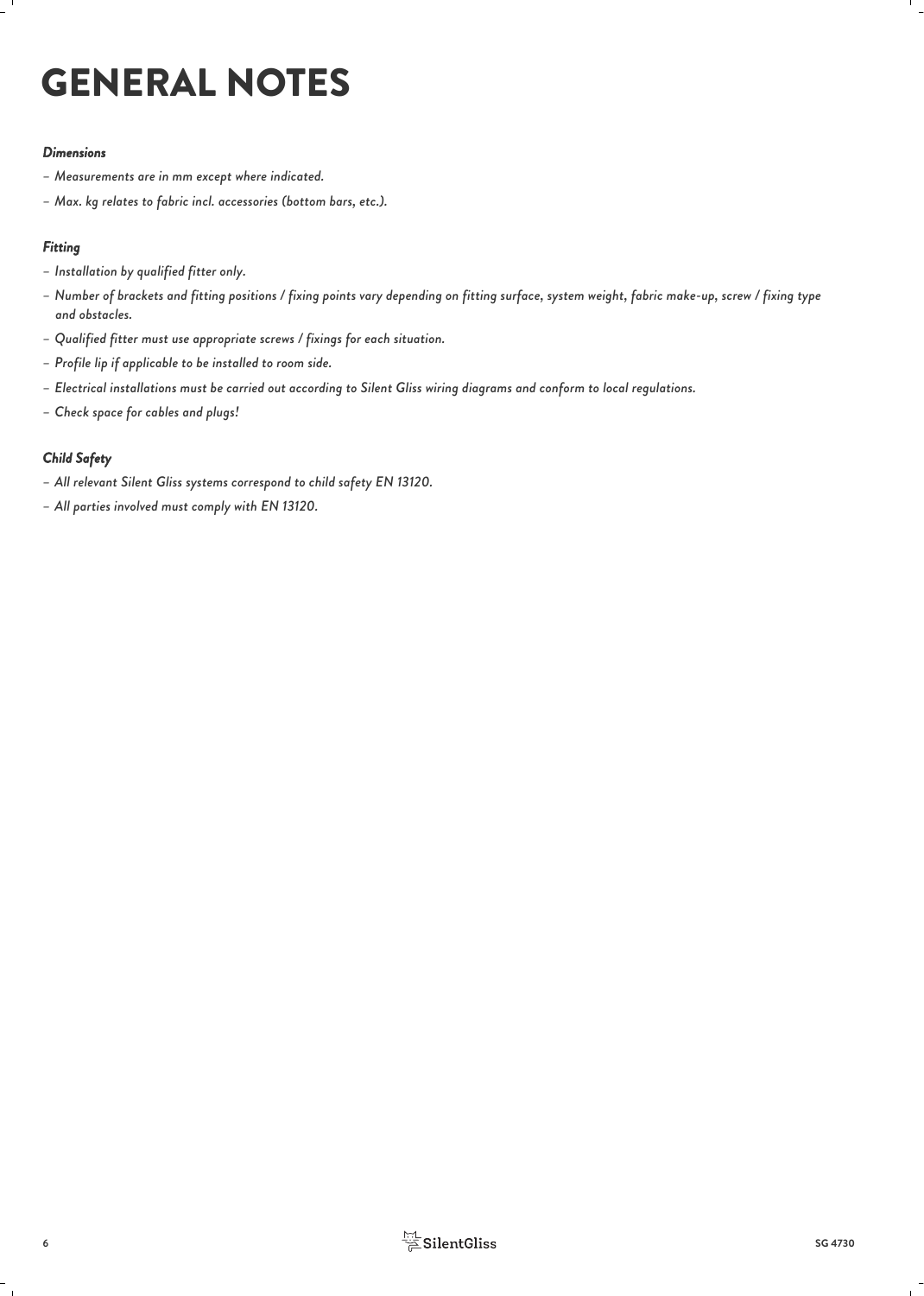# PARTS

# A. STANDARD PARTS



*SG 4226 Double tape 30 mm*



 $SG$  4508<br> $B_{Fush}$  5x7 mm *Brush 5x7 mm* <br>*Brush 5x7 mm* 



*SG 4509*

*SG 6791 Pan head screw 3.9x32*



*SG 6933 PT Countersunk screw KA25x16*



*SG 6936 PT Countersunk screw KA22x10*



*Pan head screw KA30x8*

*SG 6942*



*SG 10668 PVC strip 10 mm*

*SG 10731*

*Child safety retainer set*

*SG 10993 Bottom bar*



 $\mathbf{r}$ 





**SG 11006**<br>
End cover left 90 mm *End cover left 90 mm*

*SG 11007*

*SG 10997 Box cover 90 mm*

**End cover right 90 mm** 



*SG 11011 Clip*









*SG 11025 Zip*

*SG 11018 Tube adapter*

*SG 11028 End cover left*

*SG 11029 End cover right*



*Cover*

*SG 11032 Chain drive*

*SG 11037 Tube ø 60 mm*

*SG 11040*

*SG 11059*

*Bead chain ø 4.5 mm*

*Pan head screw with flange M4x12*

*SG 11034 Countersunk head screw 3.5x16*

*SG 10996 Box case 90 mm SG 11035 Countersunk head screw 2.2x9.5*







*Clip*



**SG 11012 Research 2010 RESULTS** *SG 11418 Side guide case*



*SG 11419*

*SG 11060*

*Foam tape adhesive*

*Side guide cover*

*SG 11421 Zip profile*



*Zip guide left*



*Zip guide right*

# *SG 11475*

*Side guide end cover left*



# *SG 11476*

*Side guide end cover right*